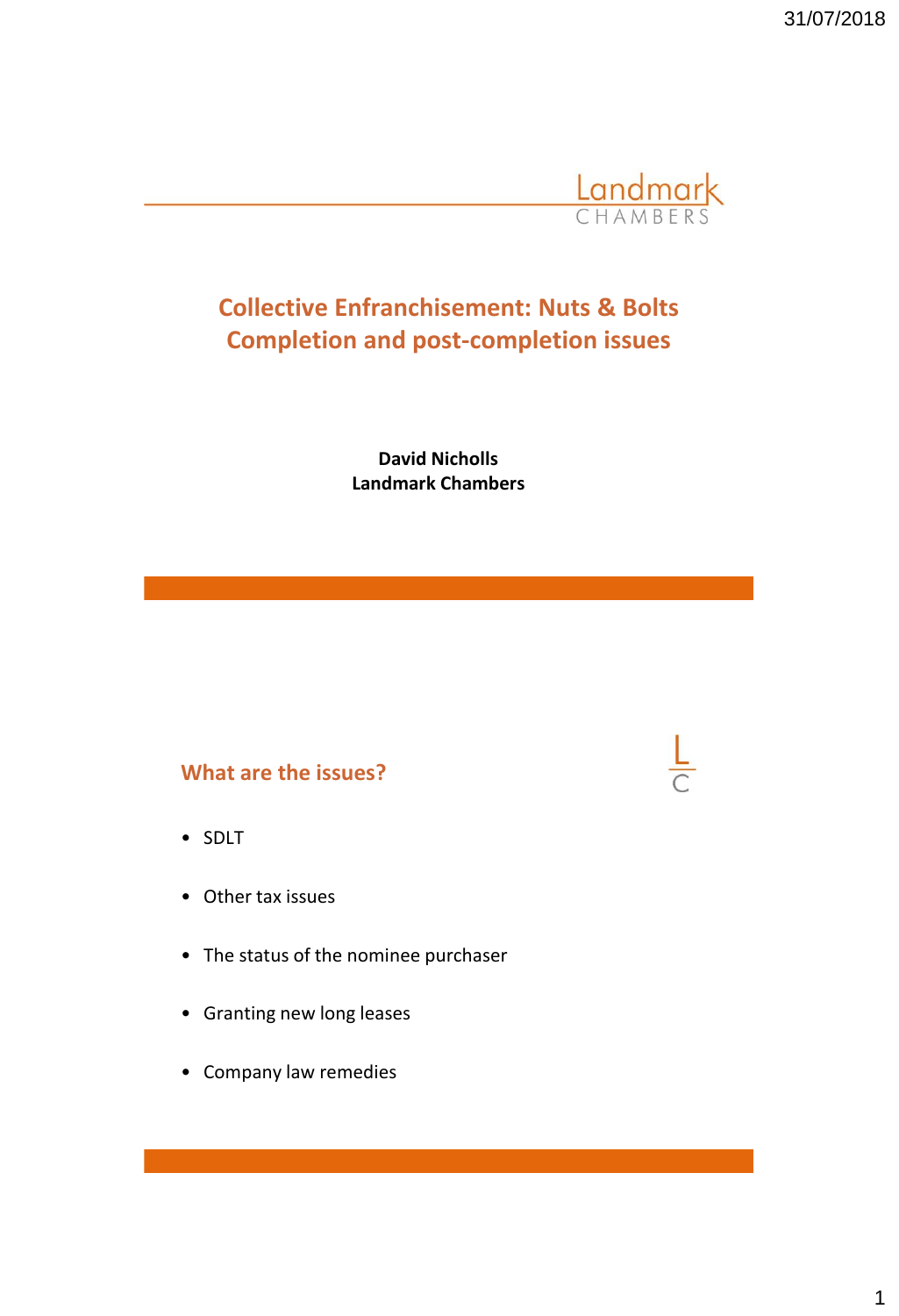## **Stamp Duty Land Tax**

Section 74 of the Finance Act 2003:

- Exercise of right to collective enfranchisement is a **chargeable transaction**
- Calculate:

[Consideration] / [Number of qualifying flats]

Price at which rate is applied (quotient)

=

• **Danger** – using a company where the quotient is £500K+

### **Other tax issues - CGT**

Surrender & re-grant will not be a chargeable gain provided:

- Transaction should be as if made between unconnected parties bargaining at arms-length
- Transaction not part of a larger scheme or series
- T does not get a capital sum
- Extent of premises stays the same
- Terms of the lease stay the same (ignoring trivial differences)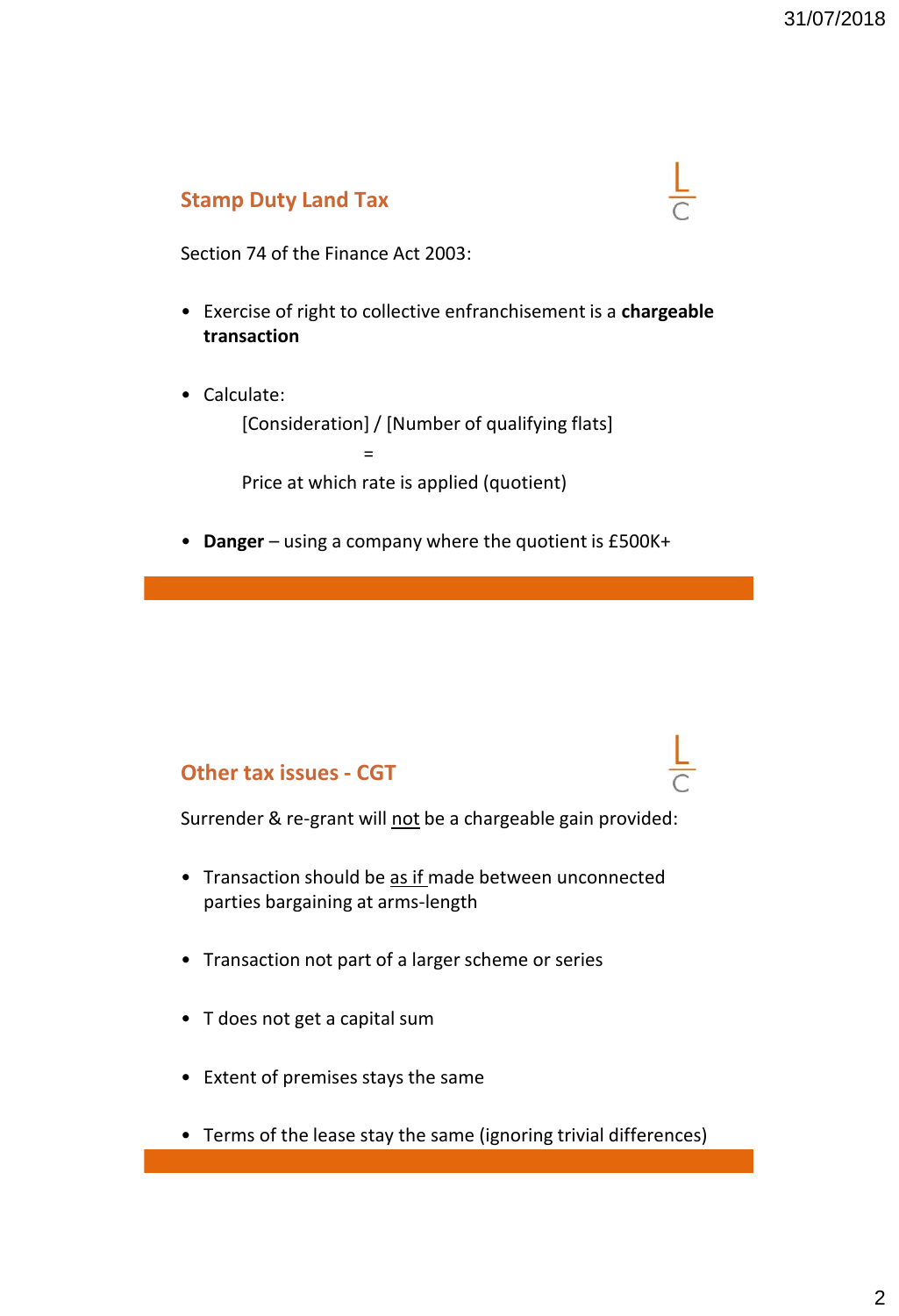$\frac{L}{C}$ 

## **Status of freehold company**

Is there a trust? *NRC v Danilitskiy* [2017] EWHC 1431 (Ch)

- Recent incorporation for sole purpose of holding title
- No other assets, operations or means
- Purchase monies provided by the person in control
- No evidence of a loan or capital contribution

**NB** – Parkes v Wilkes [2017] 4 WLR 123

## **Granting new long leases**

- Who?
- What?
- When?
- How?
- How much?
- Tax?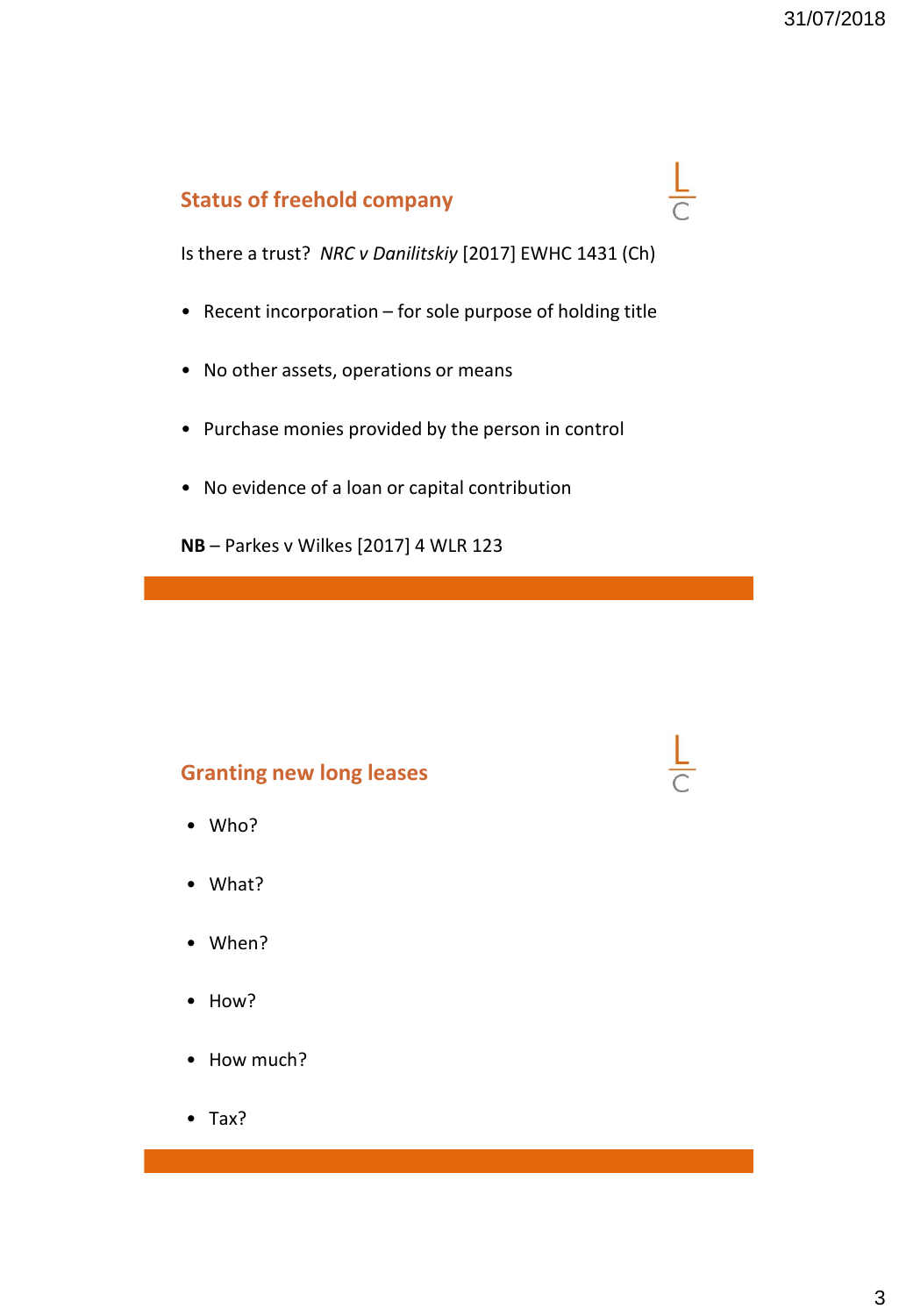## **Scenario**

- Block of six flats
- Successful collective enfranchisement
- All leaseholders are shareholders
- Five flats get new 999 year leases for no premium
- Several years later the sixth flat wants a new 999 year lease on the same terms
- What does he do?

### **Company law remedies**

Unfair prejudice petition – section 994 Companies Act 2006

- Most likely to apply to small companies
- Usually requires exclusion from management

Directors' duties – sections 170 – 177

• Should inform decisions by directors of the freehold company

Derivative claim – section 260 & ff.

• But may not succeed if you cannot pass the threshold